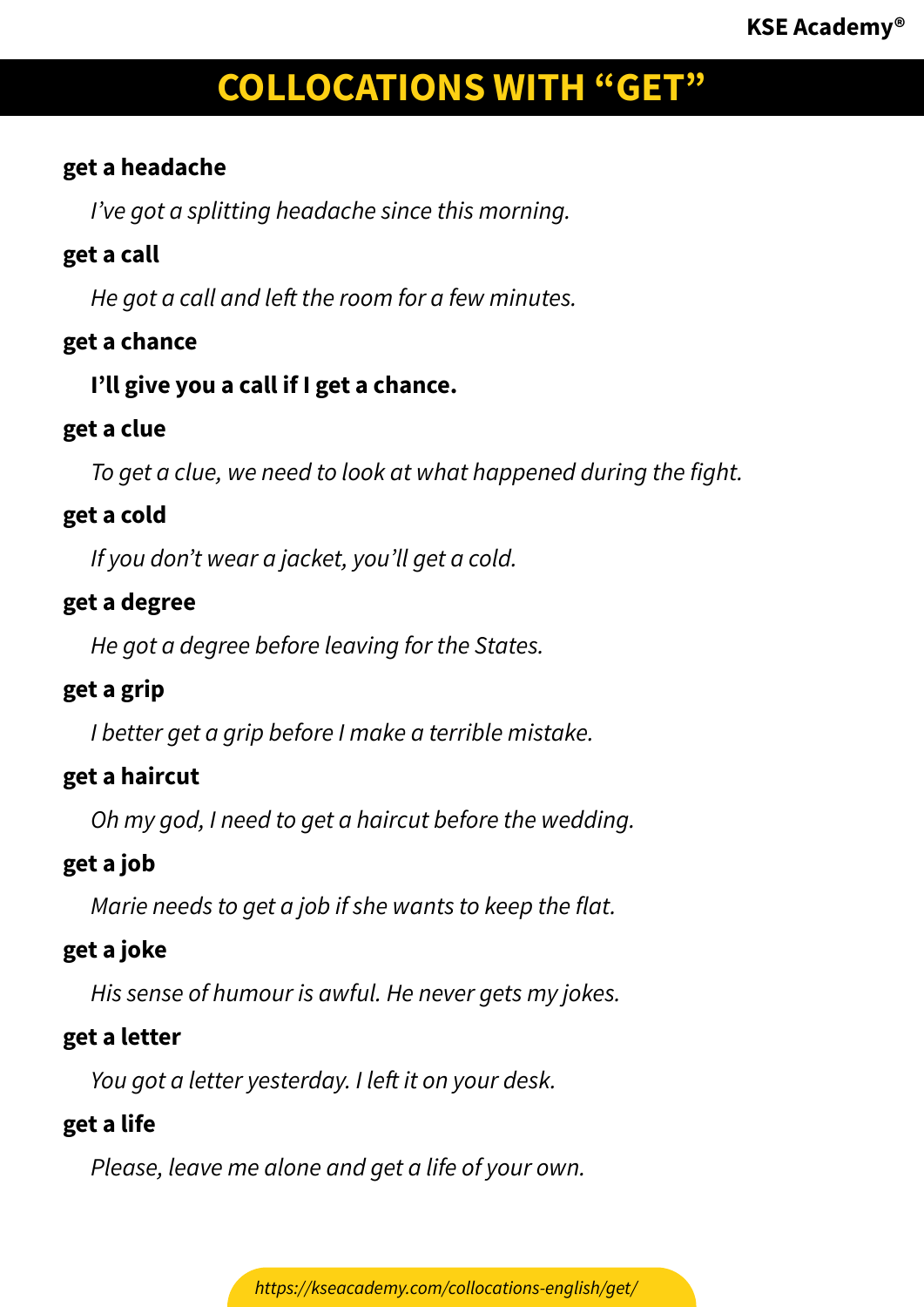#### **get a shock**

*Users will get quite a shock if prices increase so much.*

#### **get a tan**

*If you need me, I'll be on the beach getting a tan.*

## **get a ticket**

*Did you manage to get a ticket for the match?*

#### **get angry**

*My son will get angry if I don't pick him up.*

#### **get away**

*I like to get away from London at the weekend.*

## **get changed**

*We need to get changed before we go out tonight.*

#### **get dark**

*It's getting dark. We should head home now.*

#### **get divorced/a divorce**

*They got a divorce after a few awful years of marriage.*

#### **get dressed/undressed**

*Come on! Get dressed and let's go!*

## **get drunk**

*Teenagers get drunk even though they're not allowed to buy alcohol.*

#### **get excited**

*I'm not sure if the film is any good, so don't get too excited.*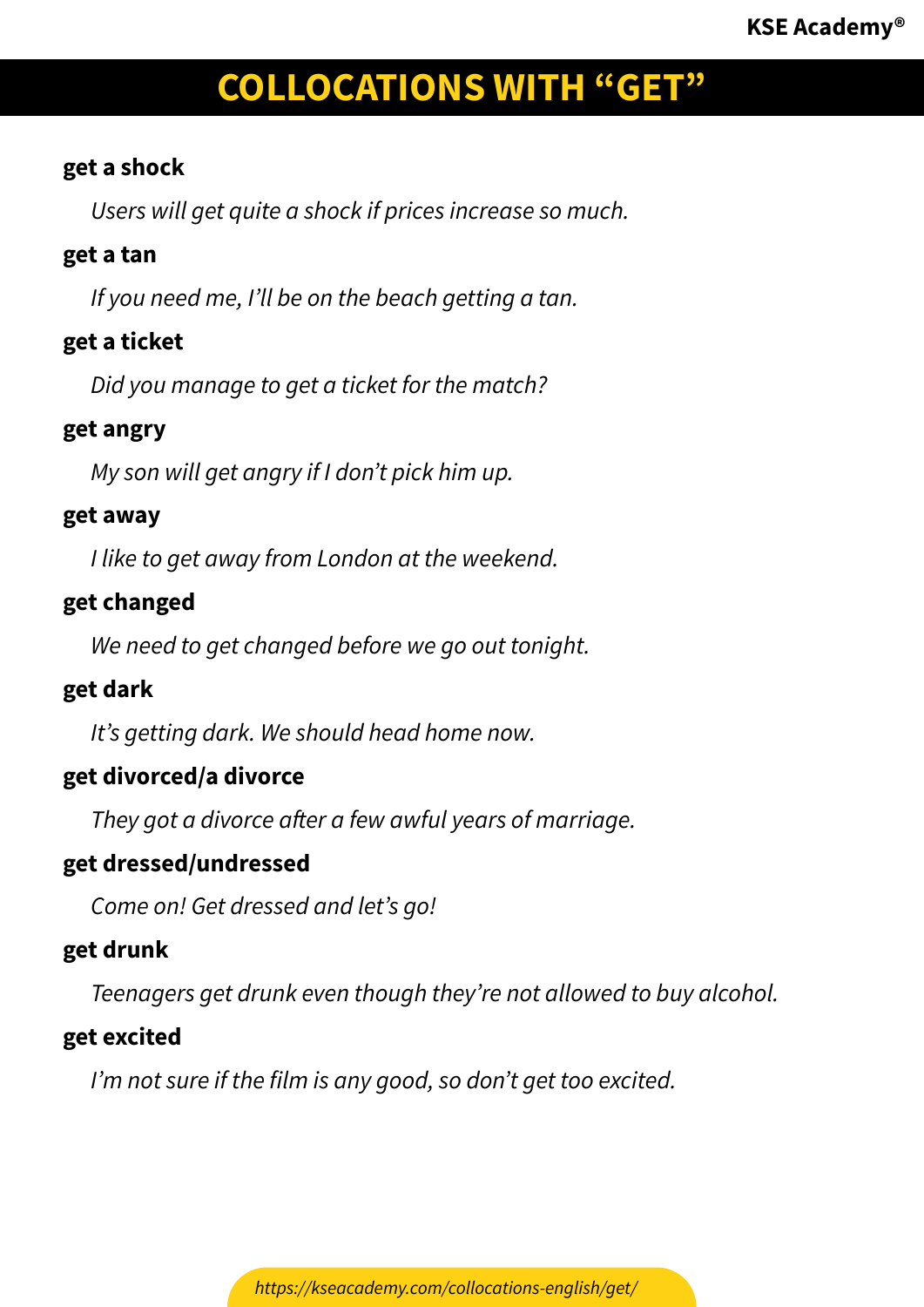### **get fired**

*If people find out about this, you'll get fired.*

# **get frightened**

*Many patients start to get frightened even before the examination.*

# **get going**

*We need to get going if we want to make it on time.*

# **get good/top/bad marks/grades**

*I used to get very good grades when I was in high school.*

### **get home**

*What time did you get home last night?*

## **get hot**

*In the summer, it gets too hot to go sightseeing.*

## **get hungry**

*We might get hungry if we don't have anything to eat now.*

# **get into trouble**

*I'll get into trouble if I take something home from the office.*

# **get it right**

*I did my best trying to solve the problem, but I don't think I got it right.*

# **get lost**

*James got lost and couldn't find his way home.*

# **get married**

*My friends are getting married next year.*

#### **get nowhere**

*Some meetings go on forever and get us nowhere.*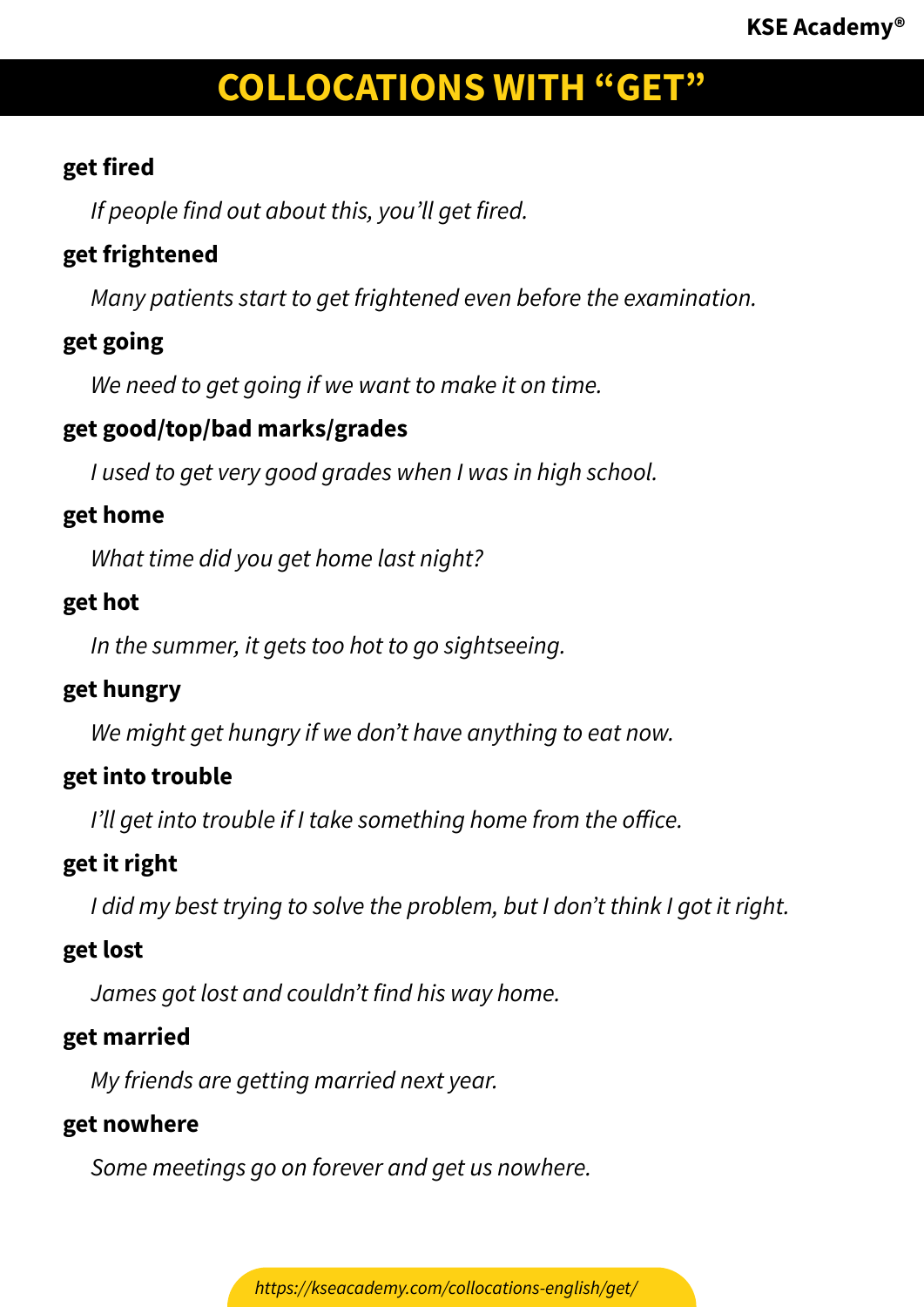## **get off**

*What time do you get off work?*

# **get old**

*He's hilarious. His jokes never get old.*

# **get out**

*We knew it was going to be difficult to get him out of the country.*

## **get out of breath**

*You may get out of breath when you take a walk or climb stairs.*

### **get over**

*We already got over our disagreements and we're on good terms.*

# **get permission**

*Students need to get permission from their parents to go on the trip.*

## **get pregnant**

*She got pregnant at a very young age.*

# **get ready for**

*Sue needs to get ready before we set off.*

# **get sleep**

*I'm exhausted. I didn't get any sleep last night.*

# **get someone thinking**

*That conversation got me thinking and I finally made a decision.*

# **get started**

*I need to get started on my essay or I won't finish it in time.*

## **get stuck**

*The ring got stuck and I couldn't take it off.*